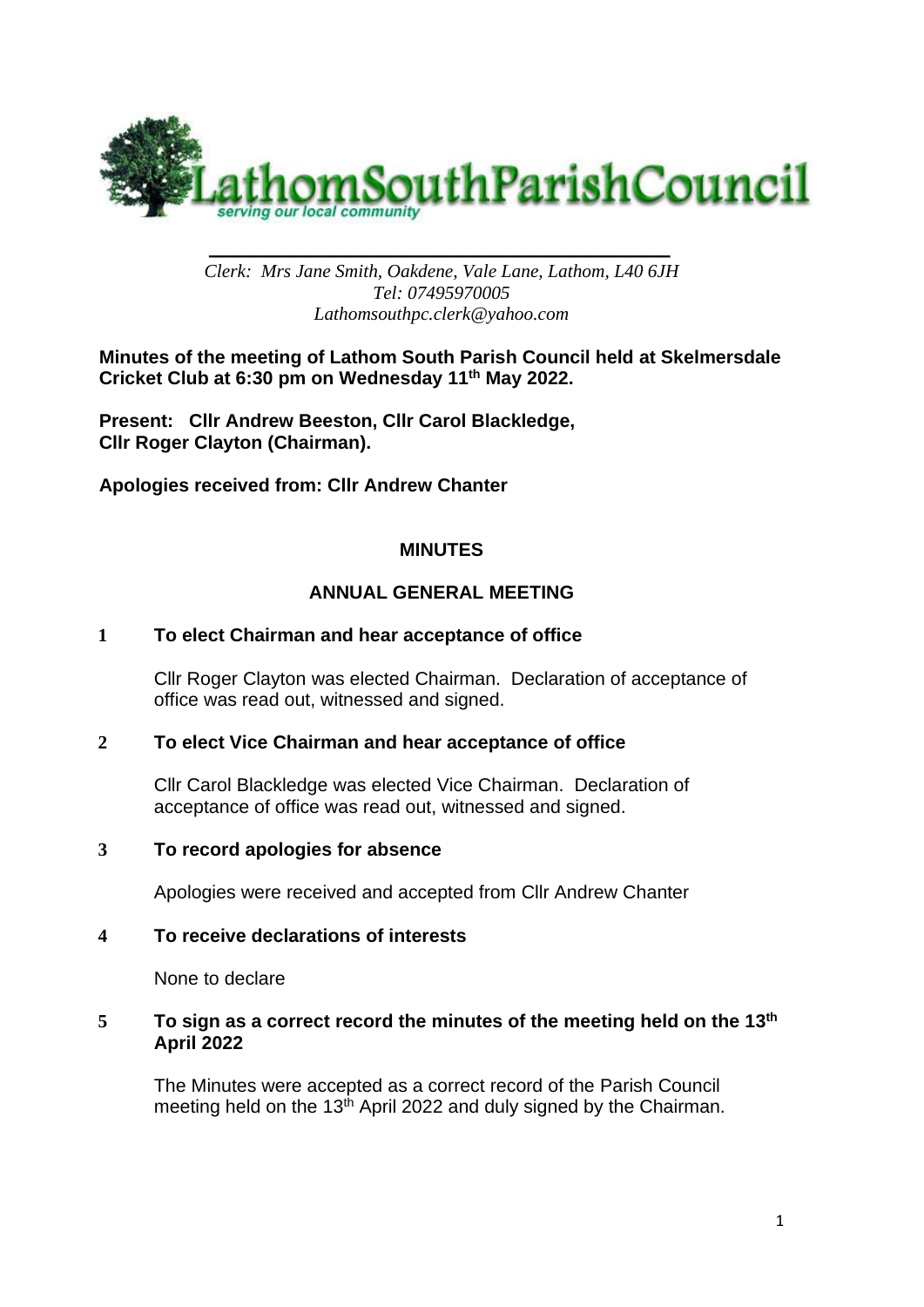### **6 Public Participation**

There were no members of the public in attendance. No matters of concern or interest had been raised to the Chairman prior to the meeting.

#### **7 To confirm Registration of Financial Interests forms**

Councillors confirmed that their Registration of Financial Interest forms were up to date.

#### **8 To confirm representation on outside bodies**

Cllr Andrew Beeston was confirmed as Parish Council Tree Warden registered with the Tree Council via the West Lancashire Borough Tree Wardens.

#### **To confirm structure and membership of committees and subcommittees**

The following committee structure was agreed:

Human Resources Committee: Cllr Roger Clayton, Cllr Carol Blackledge

#### **9 To consider payment of annual subscriptions**

The following memberships were confirmed:

CPRE (Campaign to Protect Rural England) - £36 SLCC (Society of Local Council Clerks) – £ 112 Open Spaces Society £45 OPSTA (Ormskirk, Preston Southport Travellers Association) - £10

It was noted that the costs shown were 2021/22 membership fees and there may be small increases for 2022/23.

#### **10 To consider Zurich insurance cover renewal quotation**

The renewal quotation from Zurich Insurance was £301.10, which was an increase of £1.84 from last year. However, as the clerk's laptop wasn't included on the renewal, the clerk had requested an amended quote to include office equipment up to a value of £800. The meeting agreed the addition of office equipment and approved payment. It was resolved to accept the quotation from Zurich.

#### **11 To update bank mandate signatories**

The signatories on the LSPC bank account need to be updated as one signatory has resigned from the Parish Council. It was resolved that the Clerk be added as the third signatory on the bank account. The Clerk will complete the necessary paperwork with the bank.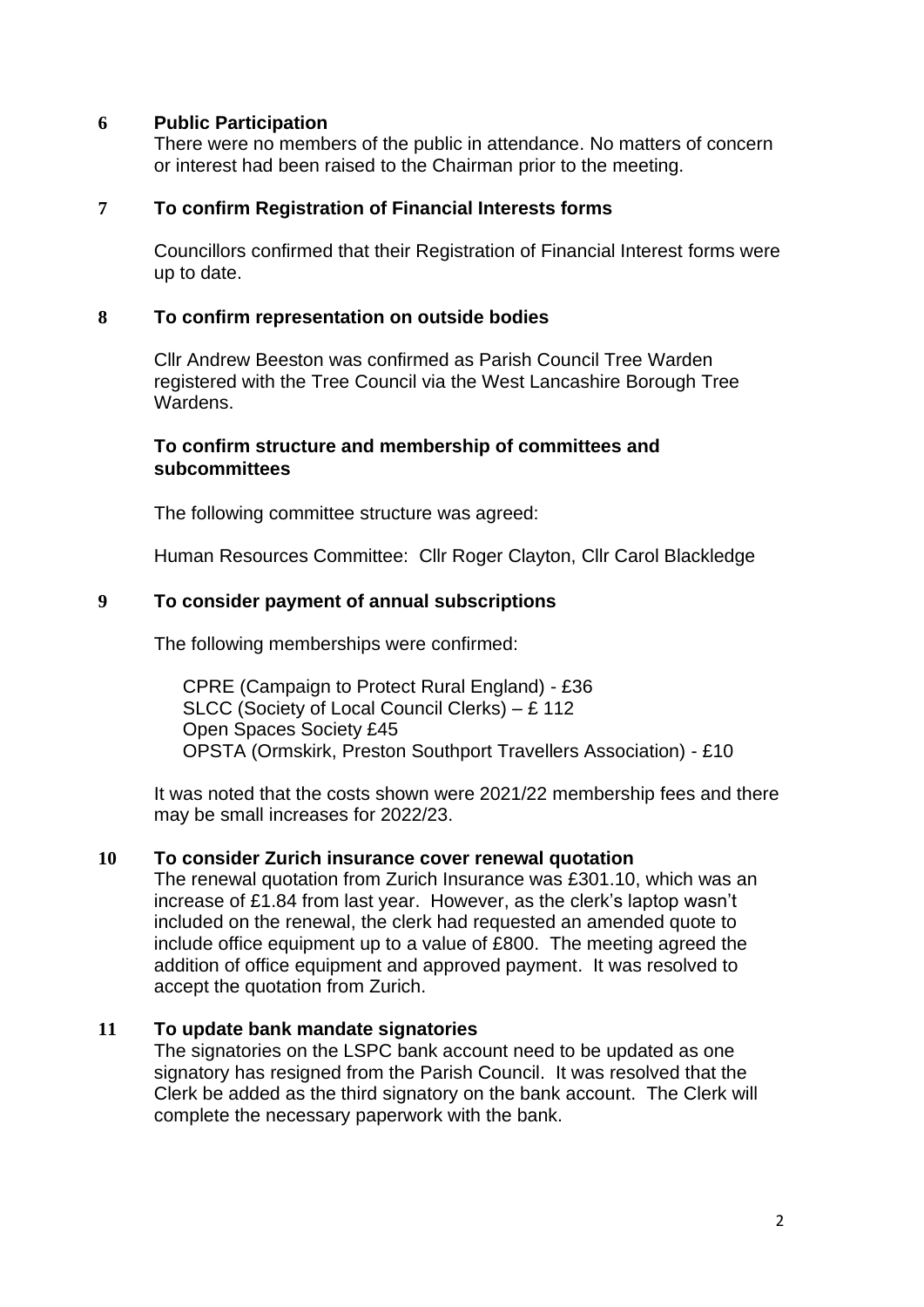# **12 To confirm dates of future meetings**

It was agreed to continue holding meetings on the second Wednesday of the month apart from July/August which would be held later in the months. Subject to availability of a meeting room at Skelmersdale Cricket Club the dates for meetings were agreed as:

8th June 2022 20th July 2022 31<sup>st</sup> August 2022 12th October 2022 9<sup>th</sup> November 2022 14th December 2022 11<sup>th</sup> January 2023 8<sup>th</sup> February 2023 8<sup>th</sup> March 2023 12th April 2023 10<sup>th</sup> May 2023 AGM and APA

### **13 To receive the Tree Warden report**

Cllr Andrew Beeston reported that a Weeping Willow had been planted by the stream in Swells Wood to commemorate the Queen's Platinum Jubilee. Thanks were given to Cllr Andrew Chanter for his hard work planting the Willow and constructing a protective tree guard. Thanks were also extended to Cllr Carol Blackledge for the planting of a Chestnut tree in Swells Wood.

Quotations for commemorative tree plaques had been circulated to Councillors prior to the meeting for consideration. It was resolved to purchase a wooden 'Queen's Green Canopy' plaque from Classic Memorial Benches to mark the planting of the Weeping Willow.

Andrew Greenough had completed another spraying of invasive weeds in Swells Wood and Jacobs Wood. Clearing of the footpath and brash was scheduled to start late May. Swells Wood will be reassessed once Andrew Greenough has completed initial tidying of the wood and footpath.

Looking forward to possible future plans, Councillors were asked to consider the benefit of a footpath in the lower section of Swells Wood in the 'old wood' to provide a circular walk around the bluebells. It was thought that the bog section of the wood should be left to establish and possibly add more bog plants.

St James Church, Westhead, is now open on the first Saturday of each month for refreshments. It was agreed that a Tree Walk be organised for Saturday 3rd September with refreshments at the church to be incorporated into the walking route.

The Community Orchard is doing well in parts. Some trees don't have any flowers probably because they are located on quite a windy corner and one plum tree has died. Cllr Beeston will ask Brian Bennett for advice on care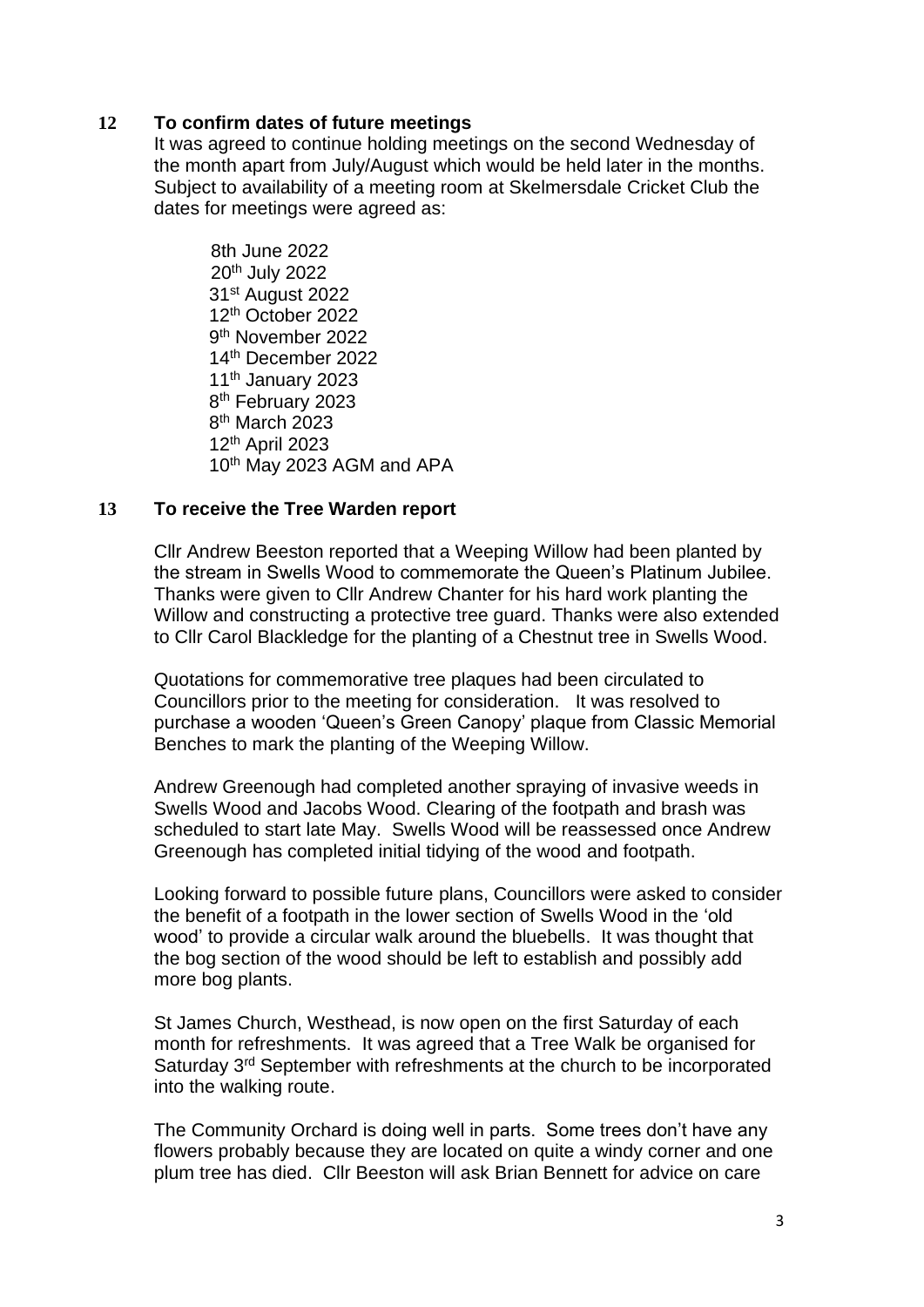for the trees. It was suggested that a few ordinary trees be planted to act as shelter for the fruit trees.

# **14 To ratify and authorise payment of accounts presented**

| Santander           | 160422  | Bank charges                   | d.d. | £0.05   |
|---------------------|---------|--------------------------------|------|---------|
| J Smith             | 2904222 | Clerk's gross salary Apr       | S.O  | £421.00 |
| J Smith             | 040522  | Clerks salary adjustment       | b.t  | £31.98  |
| J Smith             | 040522  | Signs reimbursement            | b.t  | £51.24  |
| W Beeston           | 050522  | Tree purchase<br>reimbursement | b.t  | £44.99  |
| <b>Cricket Club</b> | 110522  | Room hire                      | b.t. | £45.00  |

The accounts were ratified and authorised for payment.

# **15 To discuss any current planning issues**

Application Number: 2022/0340/FUL Proposal: Erection of an extension to the existing agricultural storage building. Location: Rydalholme, 164 Blaguegate Lane, Lathom, Skelmersdale, Lancashire, WN8 8TY

No objections were raised.

# **16 Report from South Lathom Residents' Association (SLRA) for information only**

Cllr Roger Clayton reported that LCC had been contacted by email regarding two points:

- a) The condition of Firswood Road The developers of 'Lathom Pastures' phase 1 (Bellway Homes) have a commitment to restore Firswood Road to its pre-development condition. Despite the development being completed around a year ago the condition of Firswood Road remains unacceptable.
- b) County Cllr Rob Bailey had advised LSPC about a new arrangement whereby Parish Councils could co-operate financially with the County Council in achieving minor road schemes which would not otherwise be funded. On making enquiries at the recent 'LCC Highways Conference', the advice was that further information should be obtained through the